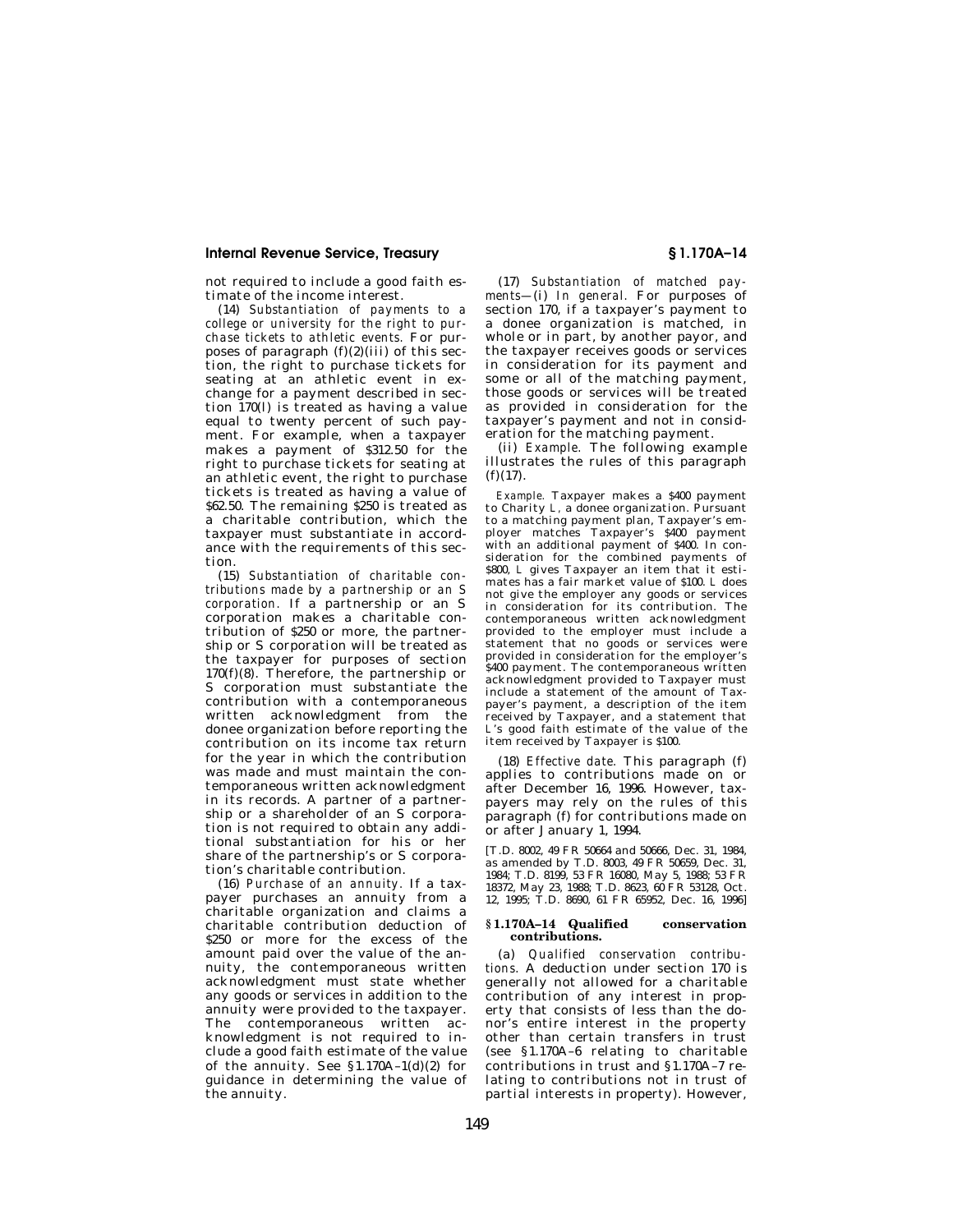a deduction may be allowed under section  $170(f)(3)(B)(iii)$  for the value of a qualified conservation contribution if the requirements of this section are met. A qualified conservation contribution is the contribution of a qualified real property interest to a qualified organization exclusively for conservation purposes. To be eligible for a deduction under this section, the conservation purpose must be protected in perpetuity.

(b) *Qualified real property interest—*(1) *Entire interest of donor other than qualified mineral interest.* (i) The entire interest of the donor other than a qualified mineral interest is a qualified real property interest. A qualified mineral interest is the donor's interest in subsurface oil, gas, or other minerals and the right of access to such minerals.

(ii) A real property interest shall not be treated as an entire interest other than a qualified mineral interest by reason of section  $170(h)(2)(A)$  and this paragraph (b)(1) if the property in which the donor's interest exists was divided prior to the contribution in order to enable the donor to retain control of more than a qualified mineral interest or to reduce the real property interest donated. See Treasury regulations  $$1.170A-7(a)(2)(i)$ . An entire interest in real property may consist of an undivided interest in the property. But see section  $170(h)(5)(A)$  and the regulations thereunder (relating to the requirement that the conservation purpose which is the subject of the donation must be protected in perpetuity). Minor interests, such as rights-of-way, that will not interfere with the conservation purposes of the donation, may be transferred prior to the conservation contribution without affecting the treatment of a property interest as a qualified real property interest under this paragraph  $(b)(1)$ .

(2) *Perpetual conservation restriction.* A ''perpetual conservation restriction'' is a qualified real property interest. A ''perpetual conservation restriction'' is a restriction granted in perpetuity on the use which may be made of real property—including, an easement or other interest in real property that under state law has attributes similar to an easement (e.g., a restrictive covenant or equitable servitude). For pur-

## **§ 1.170A–14 26 CFR Ch. I (4–1–05 Edition)**

poses of this section, the terms *easement, conservation restriction,* and *perpetual conservation restriction* have the same meaning. The definition of *perpetual conservation restriction* under this paragraph (b)(2) is not intended to preclude the deductibility of a donation of affirmative rights to use a land or water area under §1.170A–13(d)(2). Any rights reserved by the donor in the donation of a perpetual conservation restriction must conform to the requirements of this section. See *e.g.,* paragraph  $(d)(4)(ii)$ ,  $(d)(5)(i)$ ,  $(e)(3)$ , and  $(g)(4)$  of this section.

(c) *Qualified organization—*(1) *Eligible donee.* To be considered an eligible donee under this section, an organization must be a qualified organization, have a commitment to protect the conservation purposes of the donation, and have the resources to enforce the restrictions. A conservation group organized or operated primarily or substantially for one of the conservation purposes specified in section  $170(h)(4)(A)$ will be considered to have the commitment required by the preceding sentence. A qualified organization need not set aside funds to enforce the restrictions that are the subject of the contribution. For purposes of this section, the term *qualified organization*  means:

(i) A governmental unit described in section  $\overline{170(b)(1)(A)(v)}$ ;

(ii) An organization described in section  $170(b)(1)(A)(vi)$ ;

(iii) A charitable organization described in section  $501(c)(3)$  that meets the public support test of section  $509(a)(2)$ ;

(iv) A charitable organization described in section  $501(c)(3)$  that meets the requirements of section  $509(a)(3)$ and is controlled by an organization described in paragraphs  $(c)(1)$  (i), (ii), or (iii) of this section.

(2) *Transfers by donee.* A deduction shall be allowed for a contribution under this section only if in the instrument of conveyance the donor prohibits the donee from subsequently transferring the easement (or, in the case of a remainder interest or the reservation of a qualified mineral interest, the property), whether or not for consideration, unless the donee organization, as a condition of the subsequent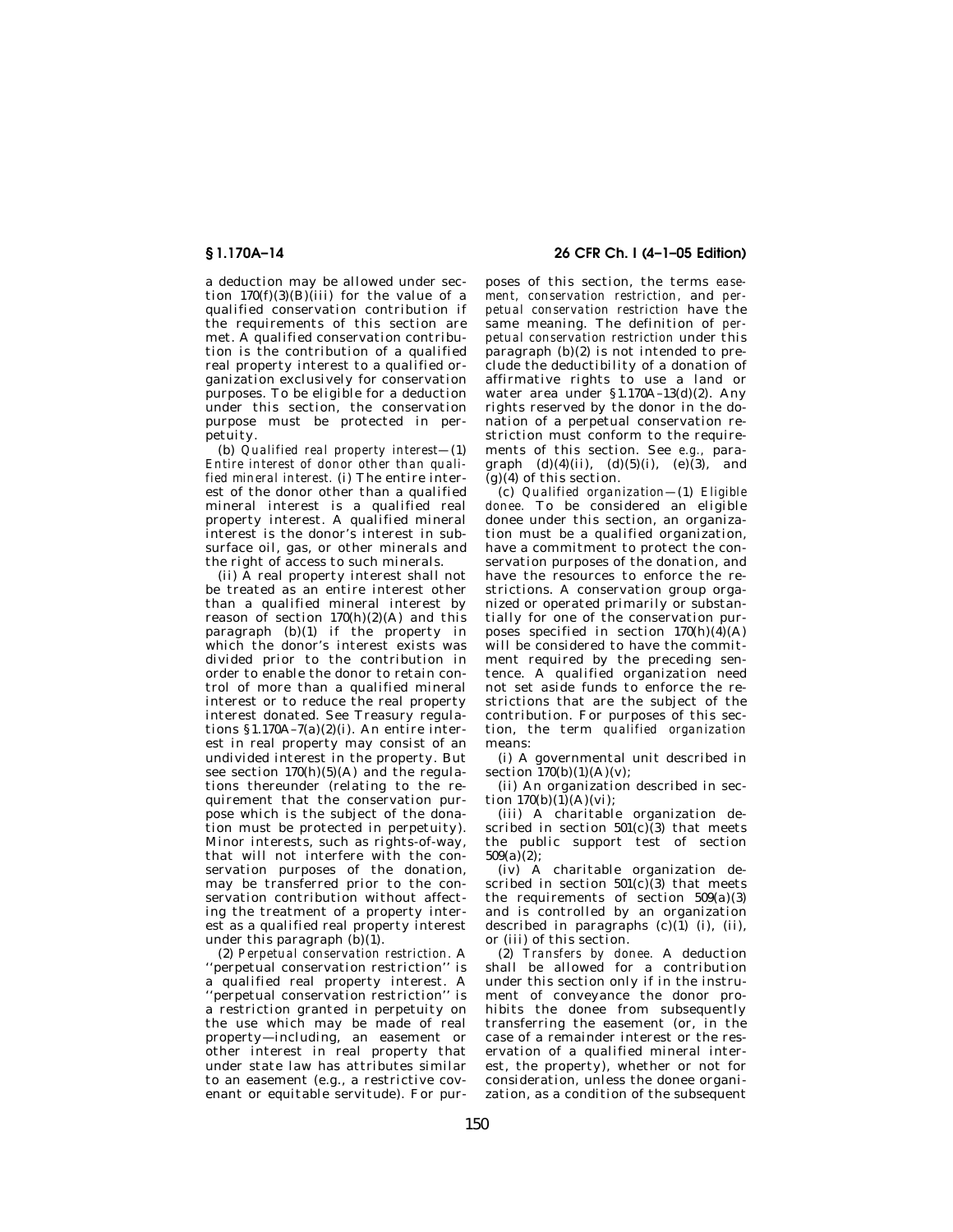transfer, requires that the conservation purposes which the contribution was originally intended to advance continue to be carried out. Moreover, subsequent transfers must be restricted to organizations qualifying, at the time of the subsequent transfer, as an eligible donee under paragraph (c)(1) of this section. When a later unexpected change in the conditions surrounding the property that is the subject of a donation under paragraph  $(b)(1)$ ,  $(2)$ , or  $(3)$ of this section makes impossible or impractical the continued use of the property for conservation purposes, the requirement of this paragraph will be met if the property is sold or exchanged and any proceeds are used by the donee organization in a manner consistent with the conservation purposes of the original contribution. In the case of a donation under paragraph (b)(3) of this section to which the preceding sentence applies, see also paragraph  $(g)(5)(ii)$  of this section.

(d) *Conservation purposes*—(1) *In general.* For purposes of section 170(h) and this section, the term *conservation purposes* means—

(i) The preservation of land areas for outdoor recreation by, or the education of, the general public, within the meaning of paragraph (d)(2) of this section,

(ii) The protection of a relatively natural habitat of fish, wildlife, or plants, or similar ecosystem, within the meaning of paragraph  $(d)(3)$  of this section,

(iii) The preservation of certain open space (including farmland and forest land) within the meaning of paragraph (d)(4) of this section, or

(iv) The preservation of a historically important land area or a certified historic structure, within the meaning of paragraph (d)(5) of this section.

(2) *Recreation or education*—(i) *In general.* The donation of a qualified real property interest to preserve land areas for the outdoor recreation of the general public or for the education of the general public will meet the conservation purposes test of this section. Thus, conservation purposes would include, for example, the preservation of a water area for the use of the public for boating or fishing, or a nature or hiking trail for the use of the public.

(ii) *Access.* The preservation of land areas for recreation or education will not meet the test of this section unless the recreation or education is for the substantial and regular use of the general public.

(3) *Protection of environmental system*— (i) *In general.* The donation of a qualified real property interest to protect a significant relatively natural habitat in which a fish, wildlife, or plant community, or similar ecosystem normally lives will meet the conservation purposes test of this section. The fact that the habitat or environment has been altered to some extent by human activity will not result in a deduction being denied under this section if the fish, wildlife, or plants continue to exist there in a relatively natural state. For example, the preservation of a lake formed by a man-made dam or a salt pond formed by a man-made dike would meet the conservation purposes test if the lake or pond were a nature feeding area for a wildlife community that included rare, endangered, or threatened native species.

(ii) *Significant habitat or ecosystem.*  Significant habitats and ecosystems include, but are not limited to, habitats for rare, endangered, or threatened species of animal, fish, or plants; natural areas that represent high quality examples of a terrestrial community or aquatic community, such as islands that are undeveloped or not intensely developed where the coastal ecosystem is relatively intact; and natural areas which are included in, or which contribute to, the ecological viability of a local, state, or national park, nature preserve, wildlife refuge, wilderness area, or other similar conservation area.

(iii) *Access.* Limitations on public access to property that is the subject of a donation under this paragraph  $(d)(3)$ shall not render the donation nondeductible. For example, a restriction on all public access to the habitat of a threatened native animal species protected by a donation under this paragraph  $(d)(3)$  would not cause the donation to be nondeductible.

(4) *Preservation of open space*—(i) *In general.* The donation of a qualified real property interest to preserve open space (including farmland and forest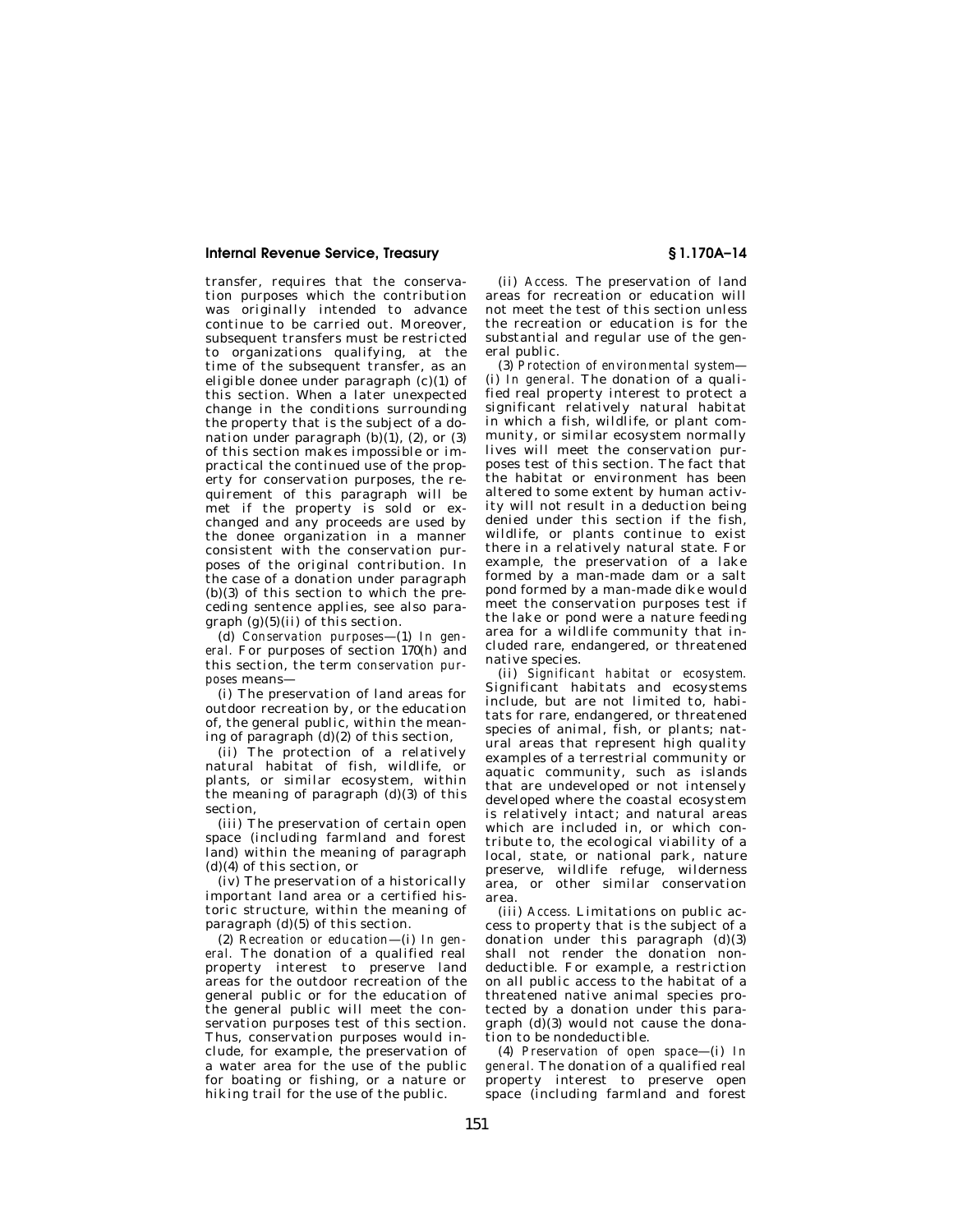land) will meet the conservation purposes test of this section if such preservation is—

(A) Pursuant to a clearly delineated Federal, state, or local governmental conservation policy and will yield a significant public benefit, or

(B) For the scenic enjoyment of the general public and will yield a significant public benefit.

An open space easement donated on or after December 18, 1980, must meet the requirements of section 170(h) in order to be deductible.

(ii) *Scenic enjoyment*—(A) *Factors.* A contribution made for the preservation of open space may be for the scenic enjoyment of the general public. Preservation of land may be for the scenic enjoyment of the general public if development of the property would impair the scenic character of the local rural or urban landscape or would interfere with a scenic panorama that can be enjoyed from a park, nature preserve, road, waterbody, trail, or historic structure or land area, and such area or transportation way is open to, or utilized by, the public. ''Scenic enjoyment'' will be evaluated by considering all pertinent facts and circumstances germane to the contribution. Regional variations in topography, geology, biology, and cultural and economic conditions require flexibility in the application of this test, but do not lessen the burden on the taxpayer to demonstrate the scenic characteristics of a donation under this paragraph. The application of a particular objective factor to help define a view as *scenic* in one setting may in fact be entirely inappropriate in another setting. Among the factors to be considered are:

(*1*) The compatibility of the land use with other land in the vicinity;

(*2*) The degree of contrast and variety provided by the visual scene;

(*3*) The openness of the land (which would be a more significant factor in an urban or densely populated setting or in a heavily wooded area);

(*4*) Relief from urban closeness;

(*5*) The harmonious variety of shapes and textures;

(*6*) The degree to which the land use maintains the scale and character of the urban landscape to preserve open

**§ 1.170A–14 26 CFR Ch. I (4–1–05 Edition)** 

space, visual enjoyment, and sunlight for the surrounding area;

(*7*) The consistency of the proposed scenic view with a methodical state scenic identification program, such as a state landscape inventory; and

(*8*) The consistency of the proposed scenic view with a regional or local landscape inventory made pursuant to a sufficiently rigorous review process, especially if the donation is endorsed by an appropriate state or local governmental agency.

(B) *Access.* To satisfy the requirement of scenic enjoyment by the general public, visual (rather than physical) access to or across the property by the general public is sufficient. Under the terms of an open space easement on scenic property, the entire property need not be visible to the public for a donation to qualify under this section, although the public benefit from the donation may be insufficient to qualify for a deduction if only a small portion of the property is visible to the public.

(iii) *Governmental conservation policy*—(A) *In general.* The requirement that the preservation of open space be pursuant to a clearly delineated Federal, state, or local governmental policy is intended to protect the types of property identified by representatives of the general public as worthy of preservation or conservation. A general declaration of conservation goals by a single official or legislative body is not sufficient. However, a governmental conservation policy need not be a certification program that identifies particular lots or small parcels of individually owned property. This requirement will be met by donations that further a specific, identified conservation project, such as the preservation of land within a state or local landmark district that is locally recognized as being significant to that district; the preservation of a wild or scenic river, the preservation of farmland pursuant to a state program for flood prevention and control; or the protection of the scenic, ecological, or historic character of land that is contiguous to, or an integral part of, the surroundings of existing recreation or conservation sites. For example, the donation of a perpetual conservation restriction to a qualified organization pursuant to a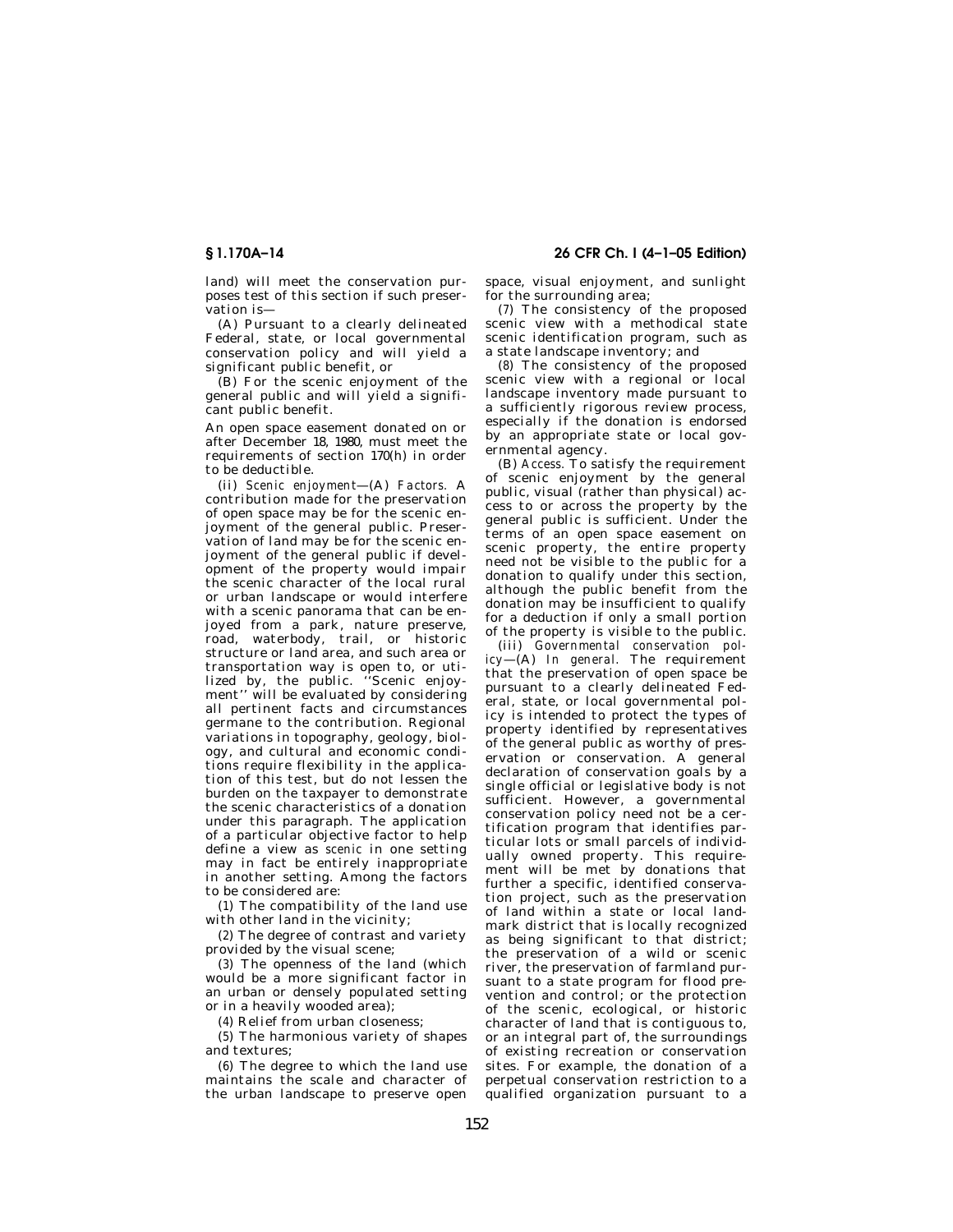formal resolution or certification by a local governmental agency established under state law specifically identifying the subject property as worthy of protection for conservation purposes will meet the requirement of this paragraph. A program need not be funded to satisfy this requirement, but the program must involve a significant commitment by the government with respect to the conservation project. For example, a governmental program according preferential tax assessment or preferential zoning for certain property deemed worthy of protection for conservation purposes would constitute a significant commitment by the government.

(B) *Effect of acceptance by governmental agency.* Acceptance of an easement by an agency of the Federal Government or by an agency of a state or local government (or by a commission, authority, or similar body duly constituted by the state or local government and acting on behalf of the state or local government) tends to establish the requisite clearly delineated governmental policy, although such acceptance, without more, is not sufficient. The more rigorous the review process by the governmental agency, the more the acceptance of the easement tends to establish the requisite clearly delineated governmental policy. For example, in a state where the legislature has established an Environmental Trust to accept gifts to the state which meet certain conservation purposes and to submit the gifts to a review that requires the approval of the state's highest officials, acceptance of a gift by the Trust tends to establish the requisite clearly delineated governmental policy. However, if the Trust merely accepts such gifts without a review process, the requisite clearly delineated governmental policy is not established.

(C) *Access.* A limitation on public access to property subject to a donation under this paragraph  $(d)(4)(iii)$  shall not render the deduction nondeductible unless the conservation purpose of the donation would be undermined or frustrated without public access. For example, a donation pursuant to a governmental policy to protect the scenic character of land near a river requires visual access to the same extent as would a donation under paragraph  $(d)(4)(ii)$  of this section.

(iv) *Significant public benefit—*(A) *Factors.* All contributions made for the preservation of open space must yield a significant public benefit. Public benefit will be evaluated by considering all pertinent facts and circumstances germane to the contribution. Factors germane to the evaluation of public benefit from one contribution may be irrelevant in determining public benefit from another contribution. No single factor will necessarily be determinative. Among the factors to be considered are:

(*1*) The uniqueness of the property to the area;

(*2*) The intensity of land development in the vicinity of the property (both existing development and foreseeable trends of development);

(*3*) The consistency of the proposed open space use with public programs (whether Federal, state or local) for conservation in the region, including programs for outdoor recreation, irrigation or water supply protection, water quality maintenance or enhancement, flood prevention and control, erosion control, shoreline protection, and protection of land areas included in, or related to, a government approved master plan or land management area;

(*4*) The consistency of the proposed open space use with existing private conservation programs in the area, as evidenced by other land, protected by easement or fee ownership by organizations referred to in  $$1.170A-14(c)(1)$ , in close proximity to the property;

(*5*) The likelihood that development of the property would lead to or contribute to degradation of the scenic, natural, or historic character of the area;

(*6*) The opportunity for the general public to use the property or to appreciate its scenic values;

(*7*) The importance of the property in preserving a local or regional landscape or resource that attracts tourism or commerce to the area;

(*8*) The likelihood that the donee will acquire equally desirable and valuable substitute property or property rights;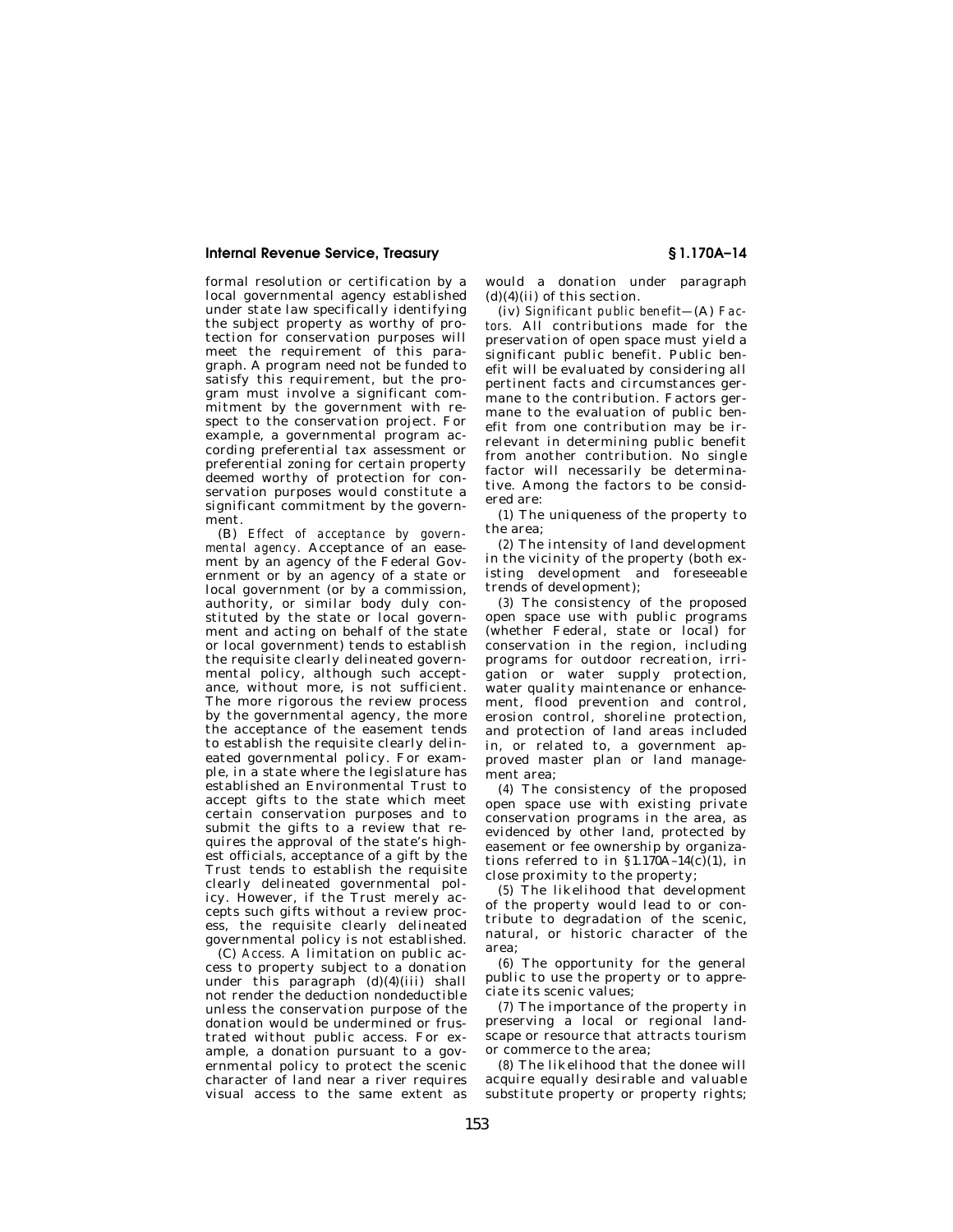(*9*) The cost to the donee of enforcing the terms of the conservation restriction;

(*10*) The population density in the area of the property; and

(*11*) The consistency of the proposed open space use with a legislatively mandated program identifying particular parcels of land for future protection.

(B) *Illustrations.* The preservation of an ordinary tract of land would not in and of itself yield a significant public benefit, but the preservation of ordinary land areas in conjunction with other factors that demonstrate significant public benefit or the preservation of a unique land area for public employment would yield a significant public benefit. For example, the preservation of a vacant downtown lot would not by itself yield a significant public benefit, but the preservation of the downtown lot as a public garden would, absent countervailing factors, yield a significant public benefit. The following are other examples of contributions which would, absent countervailing factors, yield a significant public benefit: The preservation of farmland pursuant to a state program for flood prevention and control; the preservation of a unique natural land formation for the enjoyment of the general public; the preservation of woodland along a public highway pursuant to a government program to preserve the appearance of the area so as to maintain the scenic view from the highway; and the preservation of a stretch of undeveloped property located between a public highway and the ocean in order to maintain the scenic ocean view from the highway.

(v) *Limitation.* A deduction will not be allowed for the preservation of open space under section  $170(h)(4)(A)(iii)$ , if the terms of the easement permit a degree of intrusion or future development that would interfere with the essential scenic quality of the land or with the governmental conservation policy that is being furthered by the donation. See §1.170A–14(e)(2) for rules relating to inconsistent use.

(vi) *Relationship of requirements*—(A) *Clearly delineated governmental policy and significant public benefit.* Although the requirements of ''clearly delineated

## **§ 1.170A–14 26 CFR Ch. I (4–1–05 Edition)**

governmental policy'' and ''significant public benefit'' must be met independently, for purposes of this section the two requirements may also be related. The more specific the governmental policy with respect to the particular site to be protected, the more likely the governmental decision, by itself, will tend to establish the significant public benefit associated with the donation. For example, while a statute in State X permitting preferential assessment for farmland is, by definition, governmental policy, it is distinguishable from a state statute, accompanied by appropriations, naming the  $\overline{X}$  River as a valuable resource and articulating the legislative policy that the X River and the relatively natural quality of its surrounding be protected. On these facts, an open space easement on farmland in State  $\dot{X}$  would have to demonstrate additional factors to establish 'significant public benefit." The specificity of the legislative mandate to protect the X River, however, would by itself tend to establish the significant public benefit associated with an open space easement on land fronting the X River.

(B) *Scenic enjoyment and significant public benefit.* With respect to the relationship between the requirements of ''scenic enjoyment'' and ''significant public benefit,'' since the degrees of scenic enjoyment offered by a variety of open space easements are subjective and not as easily delineated as are increasingly specific levels of governmental policy, the significant public benefit of preserving a scenic view must be independently established in all cases.

(C) *Donations may satisfy more than one test.* In some cases, open space easements may be both for scenic enjoyment and pursuant to a clearly delineated governmental policy. For example, the preservation of a particular scenic view identified as part of a scenic landscape inventory by a rigorous governmental review process will meet the tests of both paragraphs  $(d)(4)(i)(A)$ and  $(d)(4)(i)(B)$  of this section.

(5) *Historic preservation*—(i) *In general.*  The donation of a qualified real property interest to preserve an historically important land area or a certified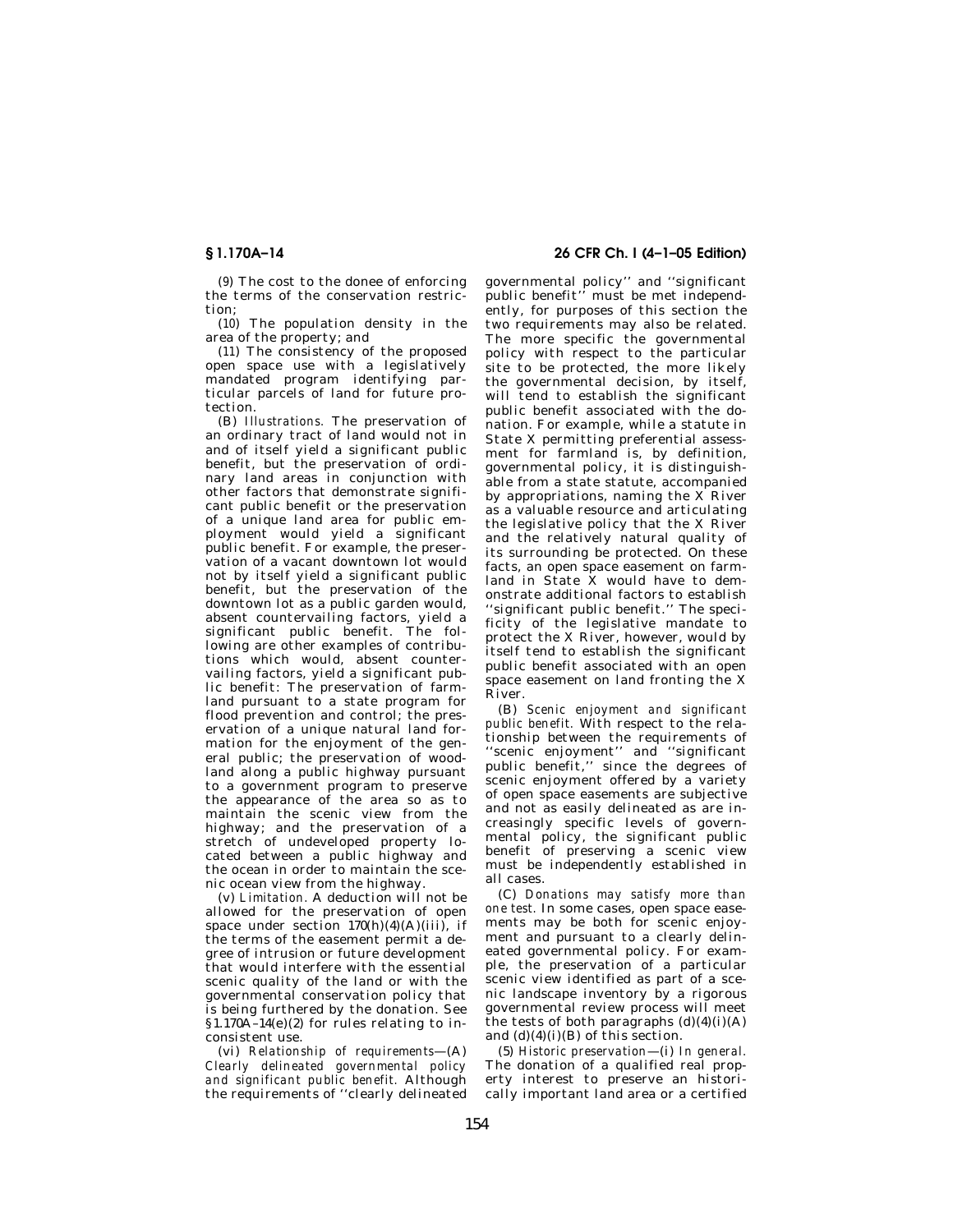historic structure will meet the conservation purposes test of this section. When restrictions to preserve a building or land area within a registered historic district permit future development on the site, a deduction will be allowed under this section only if the terms of the restrictions require that such development conform with appropriate local, state, or Federal standards for construction or rehabilitation within the district. See also, §1.170A–  $14(h)(3)(ii)$ .

(ii) *Historically important land area.*  The term *historically important land area* includes:

(A) An independently significant land area including any related historic resources (for example, an archaeological site or a Civil War battlefield with related monuments, bridges, cannons, or houses) that meets the National Register Criteria for Evaluation in 36 CFR 60.4 (Pub. L. 89–665, 80 Stat. 915);

(B) Any land area within a registered historic district including any buildings on the land area that can reasonably be considered as contributing to the significance of the district; and

(C) Any land area (including related historic resources) adjacent to a property listed individually in the National Register of Historic Places (but not within a registered historic district) in a case where the physical or environmental features of the land area contribute to the historic or cultural integrity of the property.

(iii) *Certified historic structure.* The term *certified historic structure,* for purposes of this section, means any building, structure or land area which is-

(A) Listed in the National Register, or

(B) Located in a registered historic district (as defined in section  $48(g)(3)(B)$  and is certified by the Secretary of the Interior (pursuant to 36 CFR 67.4) to the Secretary of the Treasury as being of historic significance to the district.

A *structure* for purposes of this section means any structure, whether or not it is depreciable. Accordingly easements on private residences may qualify under this section. In addition, a structure would be considered to be a certified historic structure if it were certified either at the time the transfer

was made or at the due date (including extensions) for filing the donor's return for the taxable year in which the contribution was made.

(iv) *Access.* (A) In order for a conservation contribution described in section  $170(h)(4)(A)(iv)$  and this paragraph (d)(5) to be deductible, some visual public access to the donated property is required. In the case of an historically important land area, the entire property need not be visible to the public for a donation to qualify under this section. However, the public benefit from the donation may be insufficient to qualify for a deduction if only a small portion of the property is so visible. Where the historic land area or certified historic structure which is the subject of the donation is not visible from a public way (*e.g.,* the structure is hidden from view by a wall or shrubbery, the structure is too far from the public way, or interior characteristics and features of the structure are the subject of the easement), the terms of the easement must be such that the general public is given the opportunity on a regular basis to view the characteristics and features of the property which are preserved by the easement to the extent consistent with the nature and condition of the property.

(B) Factors to be considered in determining the type and amount of public access required under paragraph  $(d)(5)(iv)(A)$  of this section include the historical significance of the donated property, the nature of the features that are the subject of the easement, the remoteness or accessibility of the site of the donated property, the possibility of physical hazards to the public visiting the property (for example, an unoccupied structure in a dilapidated condition), the extent to which public access would be an unreasonable intrusion on any privacy interests of individuals living on the property, the degree to which public access would impair the preservation interests which are the subject of the donation, and the availability of opportunities for the public to view the property by means other than visits to the site.

(C) The amount of access afforded the public by the donation of an easement shall be determined with reference to the amount of access permitted by the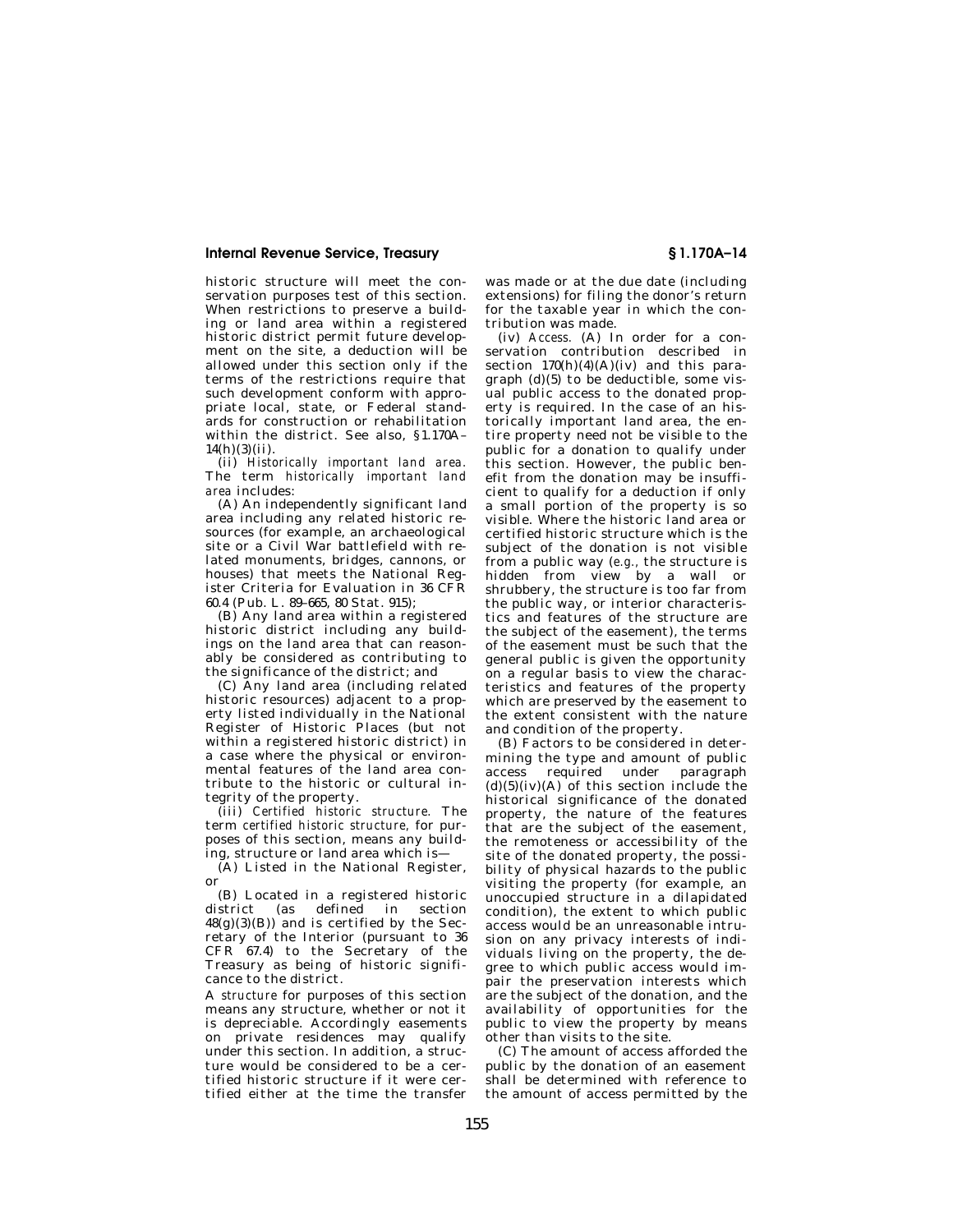terms of the easement which are established by the donor, rather than the amount of access actually provided by the donee organization. However, if the donor is aware of any facts indicating that the amount of access that the donee organization will provide is significantly less than the amount of access permitted under the terms of the easement, then the amount of access afforded the public shall be determined with reference to this lesser amount.

(v) *Examples.* The provisions of paragraph  $(d)(5)(iv)$  of this section may be illustrated by the following examples:

*Example 1.* A and his family live in a house in a certified historic district in the State of X. The entire house, including its interior, has architectural features representing classic Victorian period architecture. A donates an exterior and interior easement on the property to a qualified organization but continues to live in the house with his family. A's house is surrounded by a high stone wall which obscures the public's view of it from the street. Pursuant to the terms of the easement, the house may be opened to the public from 10:00 a.m. to 4:00 p.m. on one Sunday in May and one Sunday in November each year for house and garden tours. These tours are to be under the supervision of the donee and open to members of the general public upon payment of a small fee. In addition, under the terms of the easement, the donee organization is given the right to photograph the interior and exterior of the house and distribute such photographs to magazines, newsletters, or other publicly available publications. The terms of the easement also permit persons affiliated with educational organizations, professional architectural associations, and historical societies to make an appointment through the donee organization to study the property. The donor is not aware of any facts indicating that the public access to be provided by the donee organization will be significantly less than that permitted by the terms of the easement. The 2 opportunities for public visits per year, when combined with the ability of the general public to view the architectural characteristics and features that are the subject of the easement through photographs, the opportunity for scholarly study of the property, and the fact that the house is used as an occupied residence, will enable the donation to satisfy the requirement of public access.

*Example 2.* B owns an unoccupied farmhouse built in the 1840's and located on a property that is adjacent to a Civil War battlefield. During the Civil War the farmhouse was used as quarters for Union troops. The battlefield is visited year round by the general public. The condition of the farmhouse

## **§ 1.170A–14 26 CFR Ch. I (4–1–05 Edition)**

is such that the safety of visitors will not be jeopardized and opening it to the public will not result in significant deterioration. The farmhouse is not visible from the battlefield or any public way. It is accessible only by way of a private road owned by B. B donates a conservation easement on the farmhouse to a qualified organization. The terms of the easement provide that the donee organization may open the property (via B's road) to the general public on four weekends each year from 8:30 a.m. to 4:00 p.m. The donation does not meet the public access requirement because the farmhouse is safe, unoccupied, and easily accessible to the general public who have come to the site to visit Civil War historic land areas (and related resources). but will only be open to the public on four weekends each year. However, the donation would meet the public access requirement if the terms of the easement permitted the donee organization to open the property to the public every other weekend during the year and the donor is not aware of any facts indicating that the donee organization will provide significantly less access than that permitted.

(e) *Exclusively for conservation purposes*—(1) *In general.* To meet the requirements of this section, a donation must be exclusively for conservation purposes. See paragraphs (c)(1) and  $(g)(1)$  through  $(g)(6)(ii)$  of this section. A deduction will not be denied under this section when incidental benefit inures to the donor merely as a result of conservation restrictions limiting the uses to which the donor's property may be put.

(2) *Inconsistent use.* Except as provided in paragraph  $(e)(4)$  of this section, a deduction will not be allowed if the contribution would accomplish one of the enumerated conservation purposes but would permit destruction of other significant conservation interests. For example, the preservation of farmland pursuant to a State program for flood prevention and control would not qualify under paragraph (d)(4) of this section if under the terms of the contribution a significant naturally occurring ecosystem could be injured or destroyed by the use of pesticides in the operation of the farm. However, this requirement is not intended to prohibit uses of the property, such as selective timber harvesting or selective farming if, under the circumstances, those uses do not impair significant conservation interests.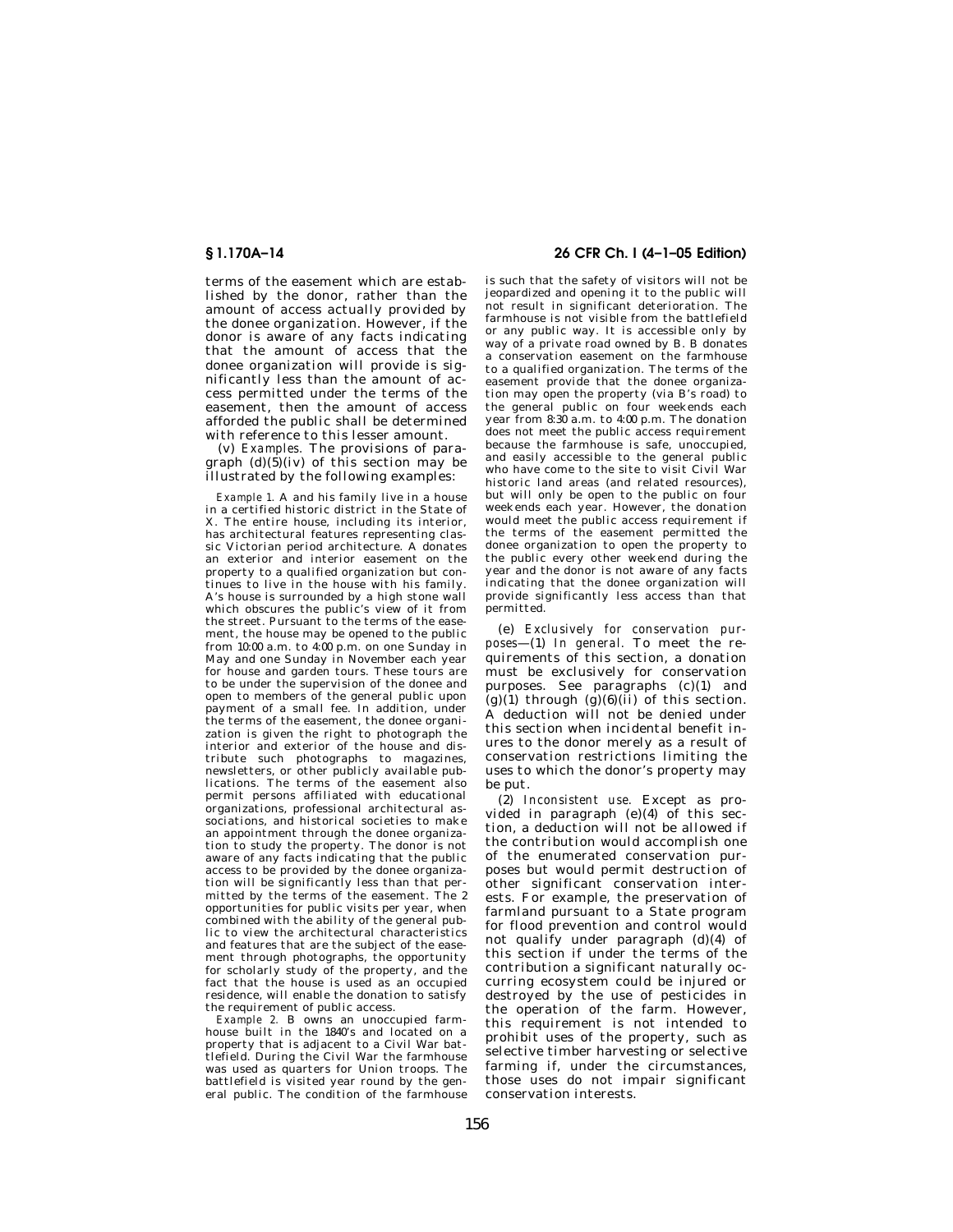(3) *Inconsistent use permitted.* A use that is destructive of conservation interests will be permitted only if such use is necessary for the protection of the conservation interests that are the subject of the contribution. For example, a deduction for the donation of an easement to preserve an archaeological site that is listed on the National Register of Historic Places will not be disallowed if site excavation consistent with sound archaeological practices may impair a scenic view of which the land is a part. A donor may continue a pre-existing use of the property that does not conflict with the conservation purposes of the gift.

(f) *Examples.* The provisions of this section relating to conservation purposes may be illustrated by the following examples.

*Example 1.* State S contains many large tract forests that are desirable recreation and scenic areas for the general public. The forests' scenic values attract millions of people to the State. However, due to the increasing intensity of land development in State S, the continued existence of forestland parcels greater than 45 acres is threatened. J grants a perpetual easement on a 100-acre parcel of forestland that is part of one of the State's scenic areas to a qualifying organization. The easement imposes restrictions on the use of the parcel for the purpose of maintaining its scenic values. The restrictions include a requirement that the parcel be maintained forever as open space devoted exclusively to conservation purposes and wildlife protection, and that there be no commercial, industrial, residential, or other development use of such parcel. The law of State S recognizes a limited public right to enter private land, particularly for recreational pursuits, unless such land is posted or the landowner objects. The easement specifically restricts the landowner from posting the parcel, or from objecting, thereby maintaining public access to the parcel according to the custom of the State. J's parcel provides the opportunity for the public to enjoy the use of the property and appreciate its scenic values. Accordingly, J's donation qualifies for a deduction under this section.

*Example 2.* A qualified conservation organization owns Greenacre in fee as a nature preserve. Greenacre contains a high quality example of a tall grass prairie ecosystem. Farmacre, an operating farm, adjoins Greenacre and is a compatible buffer to the nature preserve. Conversion of Farmacre to a more intense use, such as a housing development, would adversely affect the continued use of Greenacre as a nature preserve because of human traffic generated by the development. The owner of Farmacre donates an easement preventing any future development on Farmacre to the qualified conservation organization for conservation purposes. Normal agricultural uses will be allowed on Farmacre. Accordingly, the donation qualifies for a deduction under this section.

*Example 3.* H owns Greenacre, a 900-acre parcel of woodland, rolling pasture, and orchards on the crest of a mountain. All of Greenacre is clearly visible from a nearby national park. Because of the strict enforcement of an applicable zoning plan, the highest and best use of Greenacre is as a subdivision of 40-acre tracts. H wishes to donate a scenic easement on Greenacre to a qualifying conservation organization, but H would like to reserve the right to subdivide Greenacre into 90-acre parcels with no more than one single-family home allowable on each parcel. Random building on the property, even as little as one home for each 90 acres, would destroy the scenic character of the view. Accordingly, no deduction would be allowable under this section.

*Example 4.* Assume the same facts as in *example (3)*, except that not all of Greenacre is visible from the park and the deed of easement allows for limited cluster development of no more than five nine-acre clusters (with four houses on each cluster) located in areas generally not visible from the national park and subject to site and building plan approval by the donee organization in order to preserve the scenic view from the park. The donor and the donee have already identified sites where limited cluster development would not be visible from the park or would not impair the view. Owners of homes in the clusters will not have any rights with respect to the surrounding Greenacre property that are not also available to the general public. Accordingly, the donation qualifies for a deduction under this section.

*Example 5.* In order to protect State S's declining open space that is suited for agricultural use from increasing development pressure that has led to a marked decline in such open space, the Legislature of State S passed a statute authorizing the purchase of ''agricultural land development rights'' on open acreage. Agricultural land development rights allow the State to place agricultural preservation restrictions on land designated as worthy of protection in order to preserve open space and farm resources. Agricultural preservation restrictions prohibit or limit construction or placement of buildings except those used for agricultural purposes or dwellings used for family living by the farmer and his family and employees; removal of mineral substances in any manner that adversely affects the land's agricultural potential; or other uses detrimental to retention of the land for agricultural use. Money has been appropriated for this program and some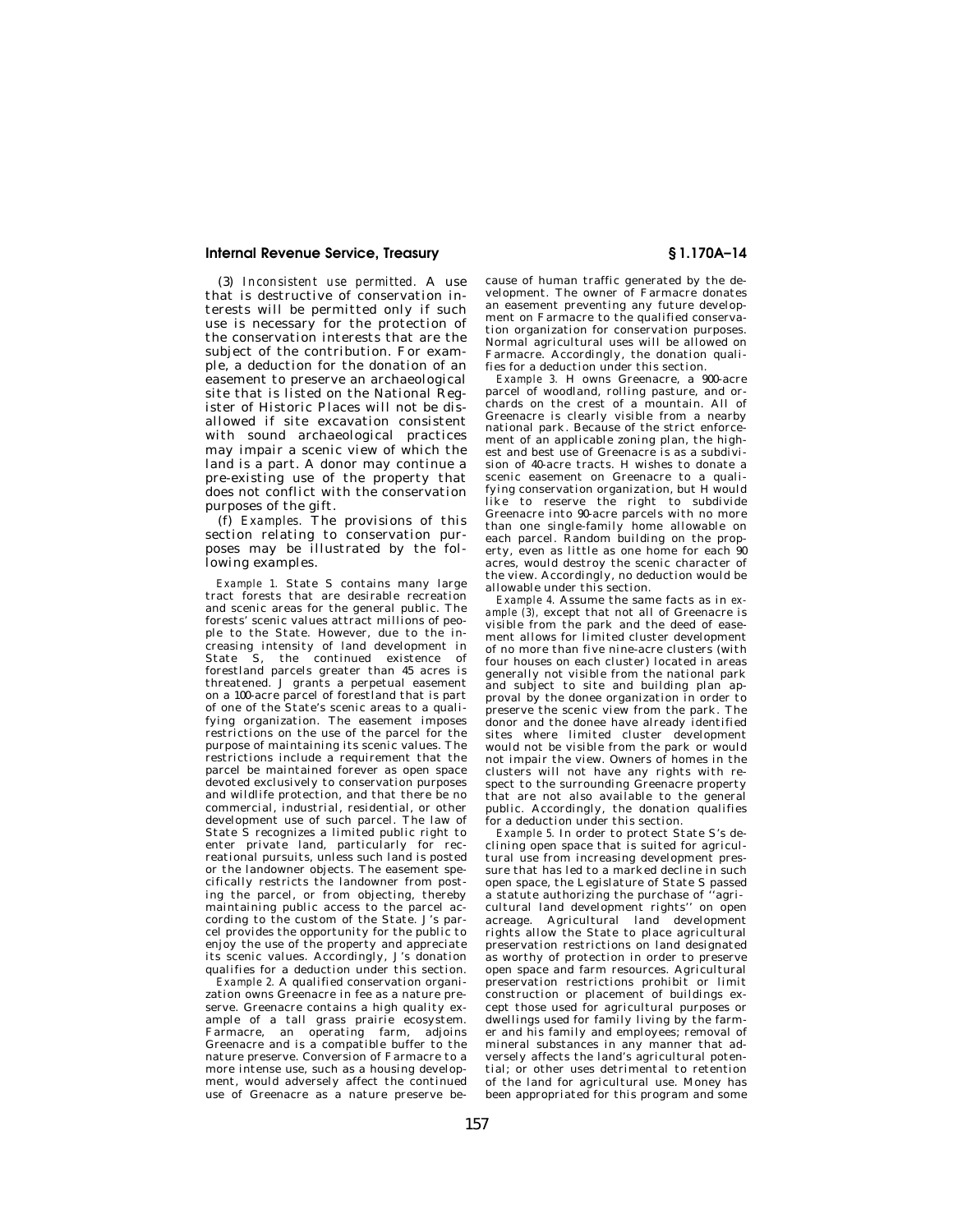landowners have in fact sold their ''agricultural land development rights'' to State S. K owns and operates a small dairy farm in State S located in an area designated by the Legislature as worthy of protection. K desires to preserve his farm for agricultural purposes in perpetuity. Rather than selling the development rights to State S, K grants to a qualified organization an agricultural preservation restriction on his property in the form of a conservation easement. K reserves to himself, his heirs and assigns the right to manage the farm consistent with sound agricultural and management practices. The preservation of K's land is pursuant to a clearly delineated governmental policy of preserving open space available for agricultural use, and will yield a significant public benefit by preserving open space against increasing development pressures.

(g) *Enforceable in perpetuity*—(1) *In general.* In the case of any donation under this section, any interest in the property retained by the donor (and the donor's successors in interest) must be subject to legally enforceable restrictions (for example, by recordation in the land records of the jurisdiction in which the property is located) that will prevent uses of the retained interest inconsistent with the conservation purposes of the donation. In the case of a contribution of a remainder interest, the contribution will not qualify if the tenants, whether they are tenants for life or a term of years, can use the property in a manner that diminishes the conservation values which are intended to be protected by the contribution.

(2) *Protection of a conservation purpose in case of donation of property subject to a mortgage.* In the case of conservation contributions made after February 13, 1986, no deducion will be permitted under this section for an interest in property which is subject to a mortgage unless the mortgagee subordinates its rights in the property to the right of the qualified organization to enforce the conservation purposes of the gift in perpetuity. For conservation contributions made prior to February 14, 1986, the requirement of section 170 (h)(5)(A) is satisfied in the case of mortgaged property (with respect to which the mortgagee has not subordinated its rights) only if the donor can demonstrate that the conservation purpose is protected in perpetuity without

## **§ 1.170A–14 26 CFR Ch. I (4–1–05 Edition)**

subordination of the mortgagee's rights.

(3) *Remote future event.* A deduction shall not be disallowed under section  $170(f)(3)(B)(iii)$  and this section merely because the interest which passes to, or is vested in, the donee organization may be defeated by the performance of some act or the happening of some event, if on the date of the gift it appears that the possibility that such act or event will occur is so remote as to be negligible. See paragraph (e) of §1.170A–1. For example, a state's statutory requirement that use restrictions must be rerecorded every 30 years to remain enforceable shall not, by itself, render an easement nonperpetual.

(4) *Retention of qualified mineral interest*—(i) *In general.* Except as otherwise provided in paragraph  $(g)(4)(ii)$  of this section, the requirements of this section are not met and no deduction shall be allowed in the case of a contribution of any interest when there is a retention by any person of a qualified mineral interest (as defined in paragraph  $(b)(1)(i)$  of this section) if at any time there may be extractions or removal of minerals by any surface mining method. Moreover, in the case of a qualified mineral interest gift, the requirement that the conservation purposes be protected in perpetuity is not satisfied if any method of mining that is inconsistent with the particular conservation purposes of a contribution is permitted at any time. See also §1.170A– 14(e)(2). However, a deduction under this section will not be denied in the case of certain methods of mining that may have limited, localized impact on the real property but that are not irremediably destructive of significant conservation interests. For example, a deduction will not be denied in a case where production facilities are concealed or compatible with existing topography and landscape and when surface alteration is to be restored to its original state.

(ii) *Exception for qualified conservation contributions after July 1984.* (A) A contribution made after July 18, 1984, of a qualified real property interest described in section 170(h)(2)(A) shall not be disqualified under the first sentence of paragraph  $(g)(4)(i)$  of this section if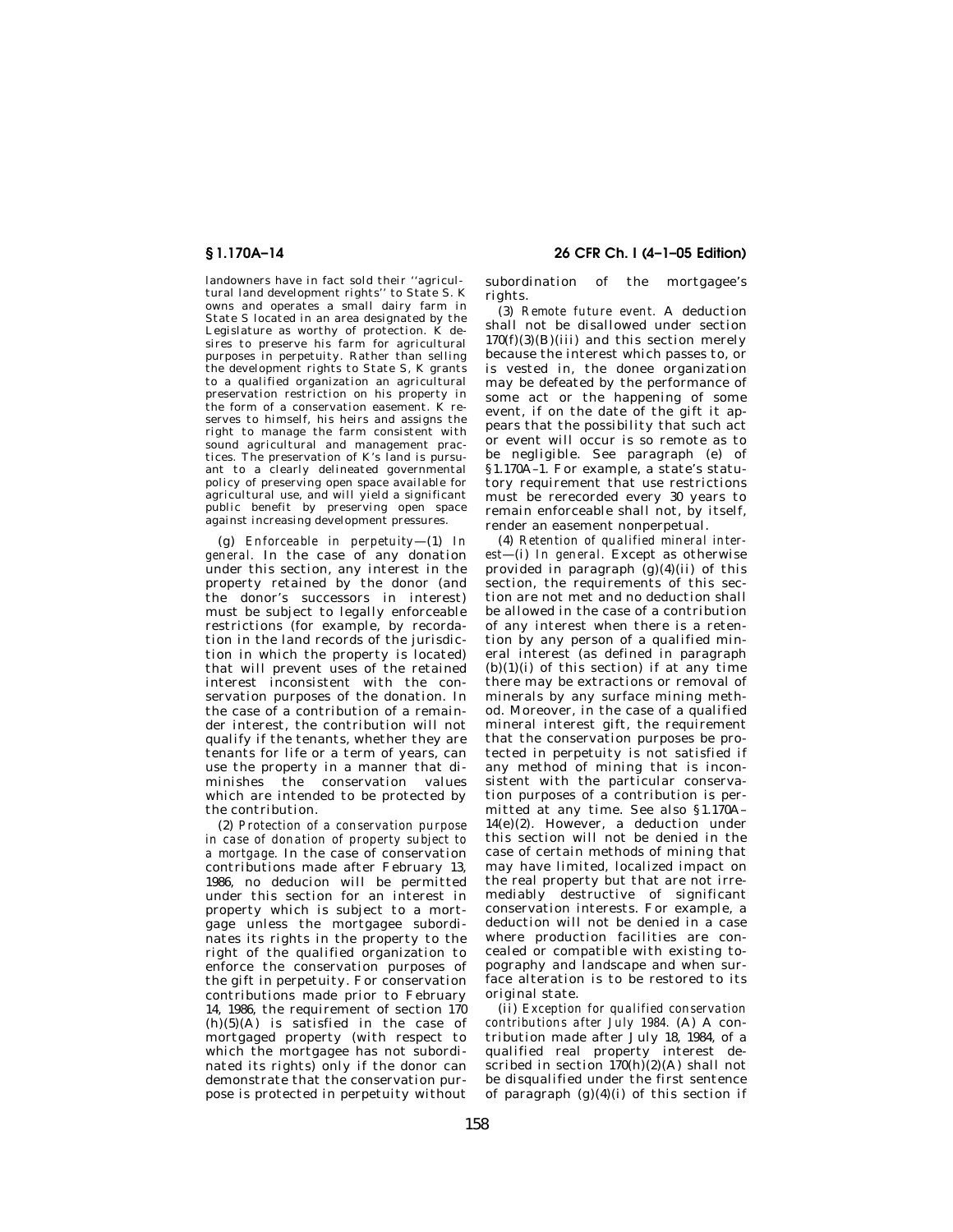the following requirements are satisfied.

(*1*) The ownership of the surface estate and mineral interest were separated before June 13, 1976, and remain so separated up to and including the time of the contribution.

(*2*) The present owner of the mineral interest is not a person whose relationship to the owner of the surface estate is described at the time of the contribution in section 267(b) or section 707(b), and

(*3*) The probability of extraction or removal of minerals by any surface mining method is so remote as to be negligible.

Whether the probability of extraction or removal of minerals by surface mining is so remote as to be negligible is a question of fact and is to be made on a case by case basis. Relevant factors to be considered in determining if the probability of extraction or removal of minerals by surface mining is so remote as to be negligible include: Geological, geophysical or economic data showing the absence of mineral reserves on the property, or the lack of commercial feasibility at the time of the contribution of surface mining the mineral interest.

(B) If the ownership of the surface estate and mineral interest first became separated after June 12, 1976, no deduction is permitted for a contribution under this section unless surface mining on the property is completely prohibited.

(iii) *Examples.* The provisions of paragraph  $(g)(4)(i)$  and  $(ii)$  of this section may be illustrated by the following examples:

*Example 1.* K owns 5,000 acres of bottomland hardwood property along a major watershed system in the southern part of the United States. Agencies within the Department of the Interior have determined that southern bottomland hardwoods are a rapidly diminishing resource and a critical ecosystem in the south because of the intense pressure to cut the trees and convert the land to agricultural use. These agencies have further determined (and have indicated in correspondence with K) that bottomland hardwoods provide a superb habitat for numerous species and play an important role in controlling floods and purifying rivers. K donates to a qualified organization his entire interest in this property other than his interest in the gas and

oil deposits that have been identified under K's property. K covenants and can ensure that, although drilling for gas and oil on the property may have some temporary localized impact on the real property, the drilling will not interfere with the overall conservation purpose of the gift, which is to protect the unique bottomland hardwood ecosystem. Accordingly, the donation qualifies for a deduction under this section.

*Example 2.* Assume the same facts as in *Example 1,* except that in 1979, K sells the mineral interest to A, an unrelated person, in an arm's-length transaction, subject to a recorded prohibition on the removal of any minerals by any surface mining method and a recorded prohibition against any mining technique that will harm the bottomland hardwood ecosystem. After the sale to A, K donates a qualified real property interest to a qualified organization to protect the bottomland hardwood ecosystem. Since at the time of the transfer, surface mining and any mining technique that will harm the bottomland hardwood ecosystem are completely prohibited, the donation qualifies for a deduction under this section.

(5) *Protection of conservation purpose where taxpayer reserves certain rights*—(i) *Documentation.* In the case of a donation made after February 13, 1986, of any qualified real property interest when the donor reserves rights the exercise of which may impair the conservation interests associated with the property, for a deduction to be allowable under this section the donor must make available to the donee, prior to the time the donation is made, documentation sufficient to establish the condition of the property at the time of the gift. Such documentation is designed to protect the conservation interests associated with the property, which although protected in perpetuity by the easement, could be adversely affected by the exercise of the reserved rights. Such documentation may include:

(A) The appropriate survey maps from the United States Geological Survey, showing the property line and other contiguous or nearby protected areas;

(B) A map of the area drawn to scale showing all existing man-made improvements or incursions (such as roads, buildings, fences, or gravel pits), vegetation and identification of flora and fauna (including, for example, rare species locations, animal breeding and roosting areas, and migration routes),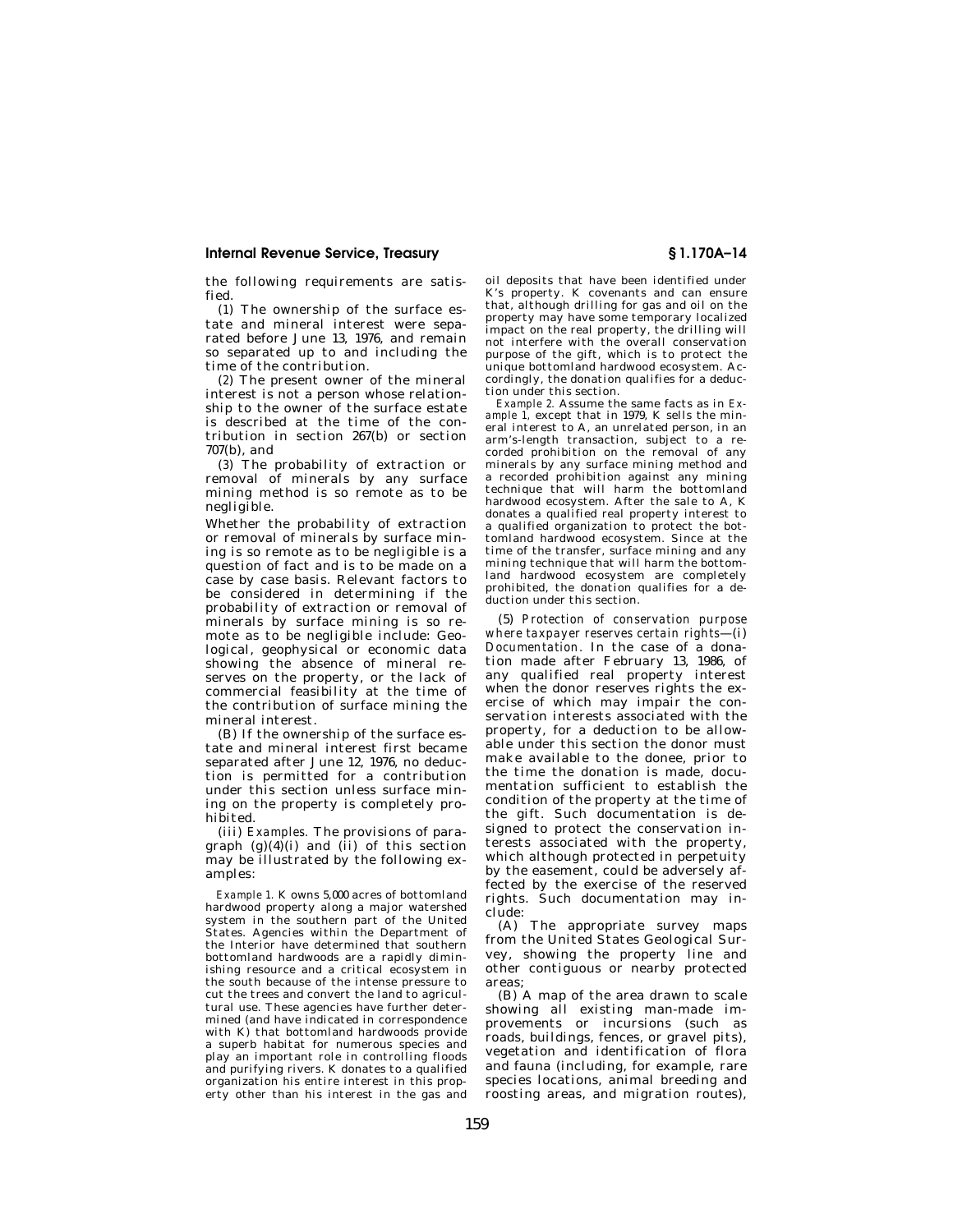land use history (including present uses and recent past disturbances), and distinct natural features (such as large trees and aquatic areas);

(C) An aerial photograph of the property at an appropriate scale taken as close as possible to the date the donation is made; and

(D) On-site photographs taken at appropriate locations on the property. If the terms of the donation contain restrictions with regard to a particular natural resource to be protected, such as water quality or air quality, the condition of the resource at or near the time of the gift must be established. The documentation, including the maps and photographs, must be accompanied by a statement signed by the donor and a representative of the donee clearly referencing the documentation and in substance saying ''This natural resources inventory is an accurate representation of [the protected property] at the time of the transfer."

(ii) *Donee's right to inspection and legal remedies.* In the case of any donation referred to in paragraph  $(g)(5)(i)$  of this section, the donor must agree to notify the donee, in writing, before exercising any reserved right, *e.g.* the right to extract certain minerals which may have an adverse impact on the conservation interests associated with the qualified real property interest. The terms of the donation must provide a right of the donee to enter the property at reasonable times for the purpose of inspecting the property to determine if there is compliance with the terms of the donation. Additionally, the terms of the donation must provide a right of the donee to enforce the conservation restrictions by appropriate legal proceedings, including but not limited to, the right to require the restoration of the property to its condition at the time of the donation.

(6) *Extinguishment.* (i) In general. If a subsequent unexpected change in the conditions surrounding the property that is the subject of a donation under this paragraph can make impossible or impractical the continued use of the property for conservation purposes, the conservation purpose can nonetheless be treated as protected in perpetuity if the restrictions are extinguished by judicial proceeding and all of the donee's

**§ 1.170A–14 26 CFR Ch. I (4–1–05 Edition)** 

proceeds (determined under paragraph  $(g)(6)(ii)$  of this section) from a subsequent sale or exchange of the property are used by the donee organization in a manner consistent with the conservation purposes of the original contribution.

(ii) *Proceeds.* In case of a donation made after February 13, 1986, for a deduction to be allowed under this section, at the time of the gift the donor must agree that the donation of the perpetual conservation restriction gives rise to a property right, immediately vested in the donee organization, with a fair market value that is at least equal to the proportionate value that the perpetual conservation restriction at the time of the gift, bears to the value of the property as a whole at that time. See §1.170A- $14(h)(3)(iii)$  relating to the allocation of basis. For purposes of this paragraph  $(g)(6)(ii)$ , that proportionate value of the donee's property rights shall remain constant. Accordingly, when a change in conditions give rise to the extinguishment of a perpetual conservation restriction under paragraph  $(g)(6)(i)$  of this section, the donee organization, on a subsequent sale, exchange, or involuntary conversion of the subject property, must be entitled to a portion of the proceeds at least equal to that proportionate value of the perpetual conservation restriction, unless state law provides that the donor is entitled to the full proceeds from the conversion without regard to the terms of the prior perpetual conservation restriction.

(h) *Valuation*—(1) *Entire interest of donor other than qualified mineral interest.* The value of the contribution under section 170 in the case of a contribution of a taxpayer's entire interest in property other than a qualified mineral interest is the fair market value of the surface rights in the property contributed. The value of the contribution shall be computed without regard to the mineral rights. See paragraph (h)(4), *example (1),* of this section.

(2) *Remainder interest in real property.*  In the case of a contribution of any remainder interest in real property, section 170(f)(4) provides that in determining the value of such interest for purposes of section 170, depreciation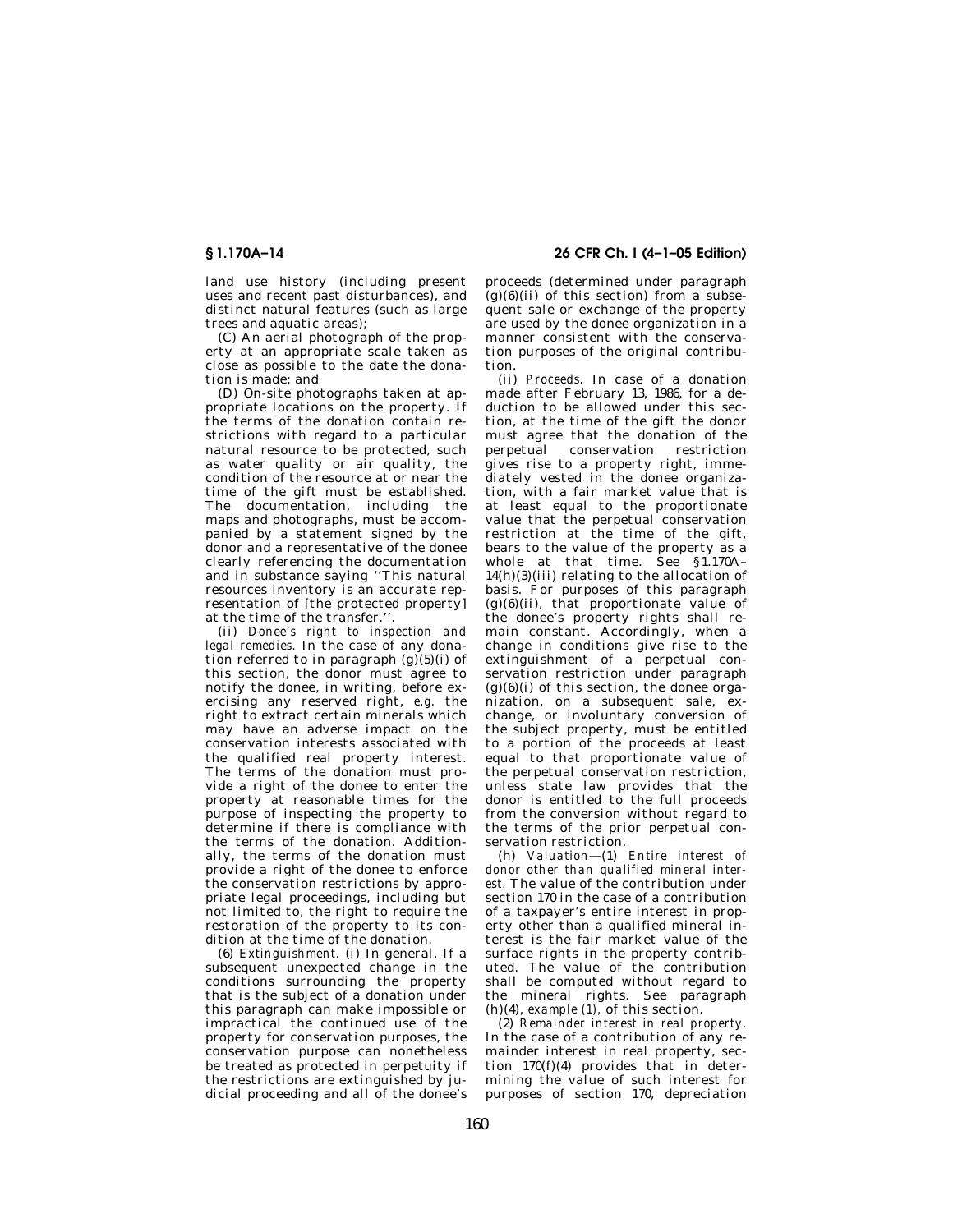and depletion of such property shall be taken into account. See §1.170A–12. In the case of the contribution of a remainder interest for conservation purposes, the current fair market value of the property (against which the limitations of §1.170A–12 are applied) must take into account any pre-existing or contemporaneously recorded rights limiting, for conservation purposes, the use to which the subject property may be put.

(3) *Perpetual conservation restriction—*  (i) *In general.* The value of the contribution under section 170 in the case of a charitable contribution of a perpetual conservation restriction is the fair market value of the perpetual conservation restriction at the time of the contribution. See §1.170A–7(c). If there is a substantial record of sales of easements comparable to the donated easement (such as purchases pursuant to a governmental program), the fair market value of the donated easement is based on the sales prices of such comparable easements. If no substantial record of market-place sales is available to use as a meaningful or valid comparison, as a general rule (but not necessarily in all cases) the fair market value of a perpetual conservation restriction is equal to the difference between the fair market value of the property it encumbers before the granting of the restriction and the fair market value of the encumbered property after the granting of the restriction. The amount of the deduction in the case of a charitable contribution of a perpetual conservation restriction covering a portion of the contiguous property owned by a donor and the donor's family (as defined in section  $267(c)(4)$ ) is the difference between the fair market value of the entire contiguous parcel of property before and after the granting of the restriction. If the granting of a perpetual conservation restriction after January 14, 1986, has the effect of increasing the value of any other property owned by the donor or a related person, the amount of the deduction for the conservation contribution shall be reduced by the amount of the increase in the value of the other property, whether or not such property is contiguous. If, as a result of the donation of a perpetual con-

servation restriction, the donor or a related person receives, or can reasonably expect to receive, financial or economic benefits that are greater than those that will inure to the general public from the transfer, no deduction is allowable under this section. However, if the donor or a related person receives, or can reasonably expect to receive, a financial or economic benefit that is substantial, but it is clearly shown that the benefit is less than the amount of the transfer, then a deduction under this section is allowable for the excess of the amount transferred over the amount of the financial or economic benefit received or reasonably expected to be received by the donor or the related person. For purposes of this paragraph  $(h)(3)((i), '$  related person shall have the same meaning as in either section 267(b) or section 707(b). (See *Example 10* of paragraph (h)(4) of this section.)

(ii) *Fair market value of property before and after restriction.* If before and after valuation is used, the fair market value of the property before contribution of the conservation restriction must take into account not only the current use of the property but also an objective assessment of how immediate or remote the likelihood is that the property, absent the restriction, would in fact be developed, as well as any effect from zoning, conservation, or historic preservation laws that already restrict the property's potential highest and best use. Further, there may be instances where the grant of a conservation restriction may have no material effect on the value of the property or may in fact serve to enhance, rather than reduce, the value of property. In such instances no deduction would be allowable. In the case of a conservation restriction that allows for any development, however limited, on the property to be protected, the fair maket value of the property after contribution of the restriction must take into account the effect of the development. In the case of a conservation easement such as an easement on a certified historic structure, the fair market value of the property after contribution of the restriction must take into account the amount of access permitted by the terms of the easement. Additionally, if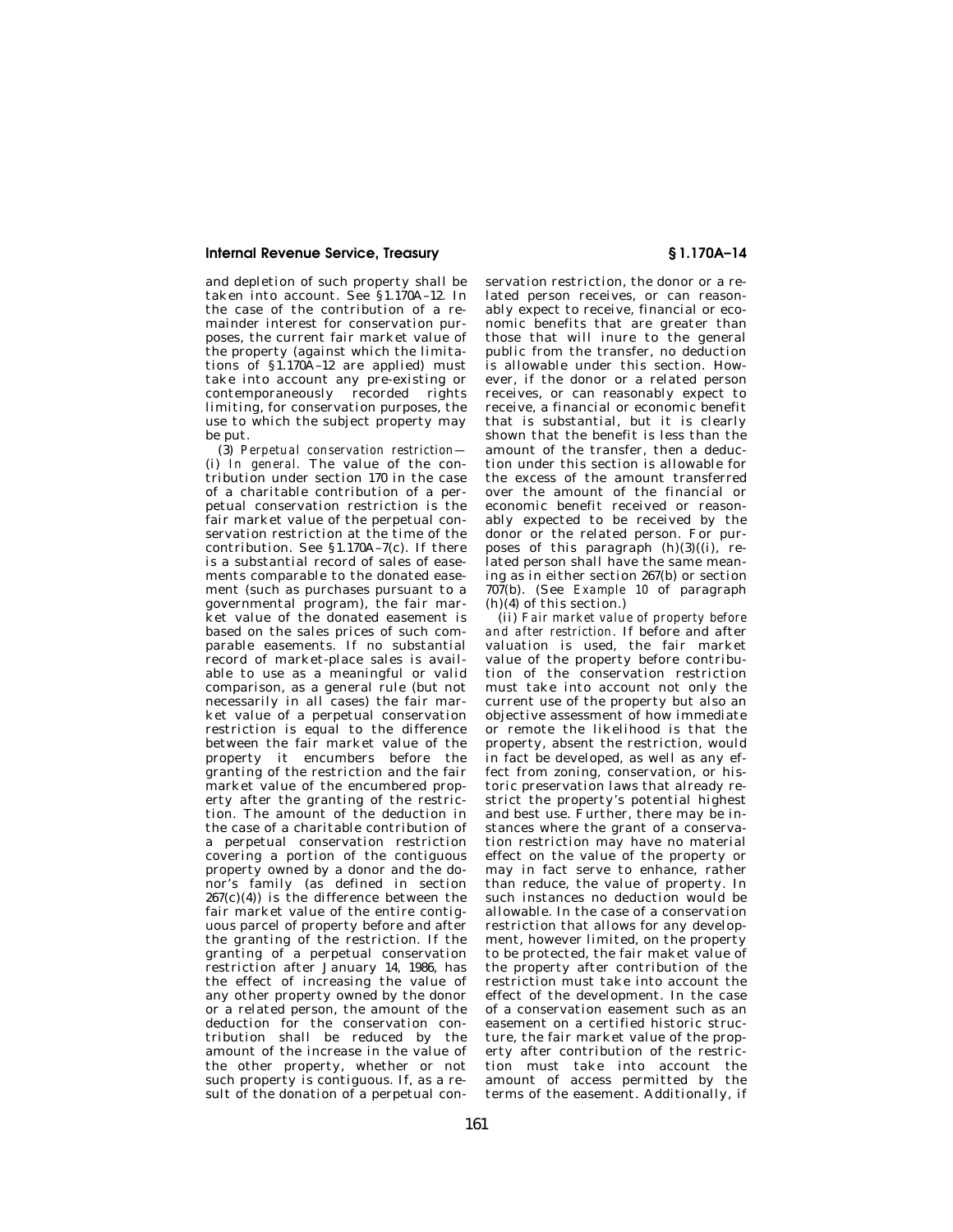before and after valuation is used, an appraisal of the property after contribution of the restriction must take into account the effect of restrictions that will result in a reduction of the potential fair market value represented by highest and best use but will, nevertheless, permit uses of the property that will increase its fair market value above that represented by the property's current use. The value of a perpetual conservation restriction shall not be reduced by reason of the existence of restrictions on transfer designed solely to ensure that the conservation restriction will be dedicated to conservation purposes. See §1.170A-14 (c)(3).

(iii) *Allocation of basis.* In the case of the donation of a qualified real property interest for conservation purposes, the basis of the property retained by the donor must be adjusted by the elimination of that part of the total basis of the property that is properly allocable to the qualified real property interest granted. The amount of the basis that is allocable to the qualified real property interest shall bear the same ratio to the total basis of the property as the fair market value of the qualified real property interest bears to the fair market value of the property before the granting of the qualified real property interest. When a taxpayer donates to a qualifying conservation organization an easement on a structure with respect to which deductions are taken for depreciation, the reduction required by this paragraph  $(h)(3)(ii)$  in the basis of the property retained by the taxpayer must be allocated between the structure and the underlying land.

(4) *Examples.* The provisions of this section may be illustrated by the following examples. In examples illustrating the value or deductibility of donations, the applicable restrictions and limitations of §1.170A–4, with respect to reduction in amount of charitable contributions of certain appreciated property, and §1.170A–8, with respect to limitations on charitable deductions by individuals. must also be taken into account.

*Example 1.* A owns Goldacre, a property adjacent to a state park. A wants to donate Goldacre to the state to be used as part of

# **§ 1.170A–14 26 CFR Ch. I (4–1–05 Edition)**

the park, but A wants to reserve a qualified mineral interest in the property, to exploit currently and to devise at death. The fair market value of the surface rights in Goldacre is \$200,000 and the fair market value of the mineral rights in \$100.000. In order to ensure that the quality of the park will not be degraded, restrictions must be imposed on the right to extract the minerals that reduce the fair market value of the mineral rights to \$80,000. Under this section, the value of the contribution is \$200,000 (the value of the surface rights).

*Example 2.* In 1984 B, who is 62, donates a remainder interest in Greenacre to a qualifying organization for conservation purposes. Greenacre is a tract of 200 acres of undeveloped woodland that is valued at \$200,000 at its highest and best use. Under §1.170A–12(b), the value of a remainder interest in real property following one life is determined under §25.2512–5 of this chapter (Gift Tax Regulations). (See §25.2512–5A of this chapter with respect to the valuation of annuities, interests for life or term of years, and remainder or reversionary interests transferred before May 1, 1999.) Accordingly, the value of the remainder interest, and thus the amount eligible for an income tax deduction<br>under section 170(f), is \$55,996 section  $170(f)$ , is  $($ \$200,000 $\times$ .27998).

*Example 3.* Assume the same facts as in *Example 2,* except that Greenacre is B's 200-acre estate with a home built during the colonial period. Some of the acreage around the home is cleared; the balance of Greenacre, except for access roads, is wooded and undeveloped. See section  $170(f)(3)(B)(i)$ . However, B would like Greenacre to be maintained in its current state after his death, so he donates a remainder interest in Greenacre to a qualifying organization for conservation purposes pursunt to section 170 (f)(3)(B)(iii) and (h)(2)(B). At the time of the gift the land has a value of \$200,000 and the house has a value of \$100,000. The value of the remainder interest, and thus the amount eligible for an income tax deduction under section 170(f), is computed pursuant to §1.170A–12. See  $$1.170A-12(b)(3)$ .

*Example 4.* Assume the same facts as in *Example 2,* except that at age 62 instead of donating a remainder interest B donates an easement in Greenacre to a qualifying organization for conservation purposes. The fair market value of Greenacre after the donation is reduced to \$110,000. Accordingly, the value of the easement, and thus the amount eligible for a deduction under section 170(f), is \$90,000 (\$200,000 less \$110,000).

*Example 5.* Assume the same facts as in *Example 4,* and assume that three years later, at age 65, B decides to donate a remainder interest in Greenacre to a qualifying organization for conservation purposes. Increasing real estate values in the area have raised the fair market value of Greenacre (subject to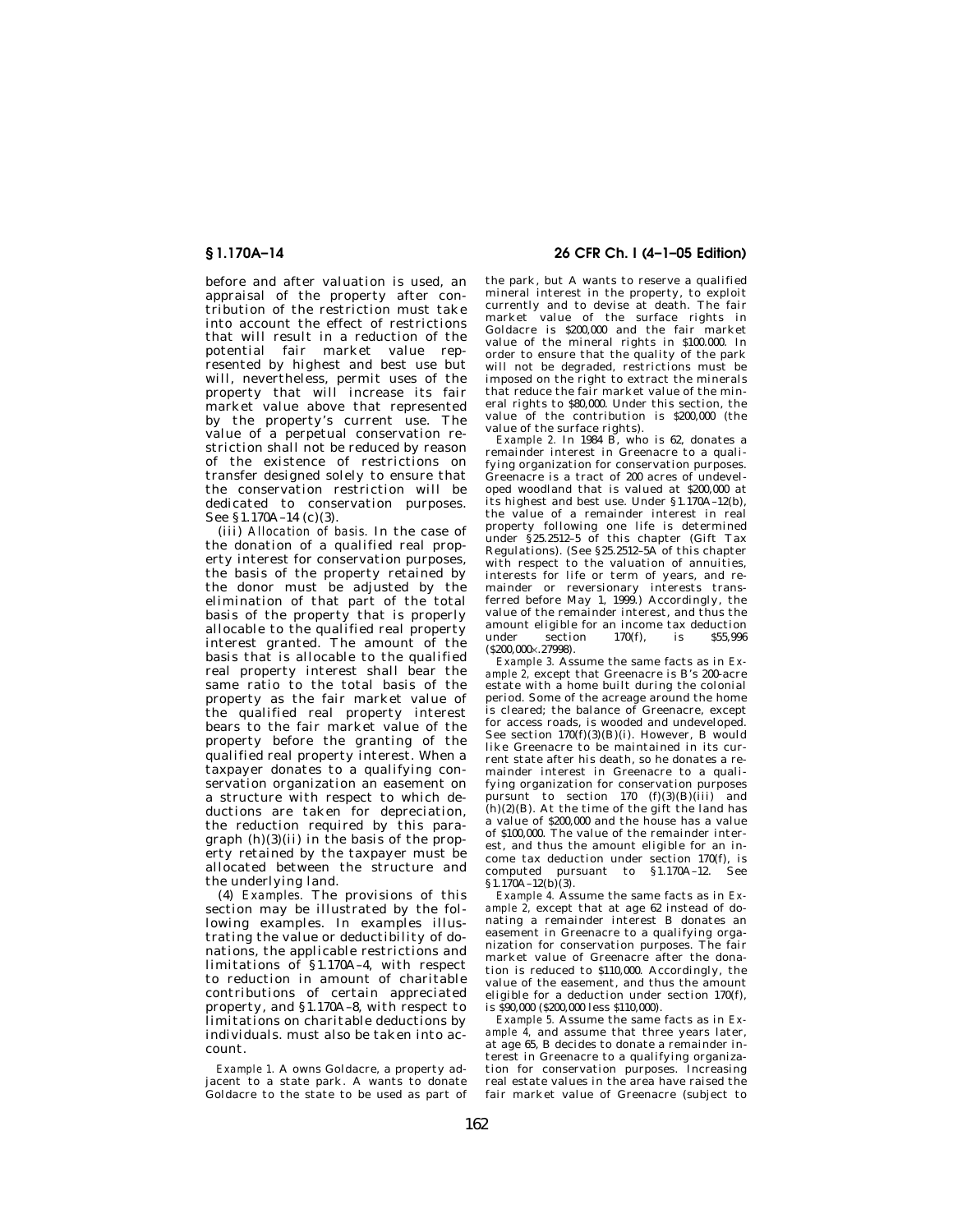the easement) to \$130,000. Accordingly, the value of the remainder interest, and thus the amount eligible for a deduction under section 170(f), is \$41,639 (\$130,000×.32030).

*Example 6.* Assume the same facts as in *Example 2,* except that at the time of the donation of a remainder interest in Greenacre, B also donates an easement to a different qualifying organization for conservation purposes. Based on all the facts and circumstances, the value of the easement is determined to be \$100,000. Therefore, the value of the property after the easement is \$100,000 and the value of the remainder interest, and thus the amount eligible for deduction under section  $170(f)$ , is  $$27,998$  ( $$100,000 \times 27998$ ).

*Example 7.* C owns Greenacre, a 200-acre estate containing a house built during the co-lonial period. At its highest and best use, for home development, the fair market value of Greenacre is \$300,000. C donates an easement (to maintain the house and Green acre in their current state) to a qualifying organization for conservation purposes. The fair market value of Greenacre after the donation is reduced to \$125,000. Accordingly, the value of the easement and the amount eligible for a deduction under section 170(f) is \$175.000 (\$300,000 less \$125,000).

*Example 8.* Assume the same facts as in *Example 7* and assume that three years later, C decides to donate a remainder interest in Greenacre to a qualifying organization for conservation purposes. Increasing real estate values in the area have raised the fair market value of Greenacre to \$180.000. Assume that because of the perpetual easement prohibiting any development of the land, the value of the house is \$120,000 and the value of the land is \$60,000. The value of the remainder interest, and thus the amount eligible for an income tax deduction under section 170(f), is computed pursuant to §1.170A–12. See  $§ 1.170A-12(b)(3).$ 

*Example 9.* D owns property with a basis of \$20,000 and a fair market value of \$80,000. D donates to a qualifying organization an easement for conservation purposes that is determined under this section to have a fair market value of \$60,000. The amount of basis allocable to the easement is \$15,000 (\$60,000/ \$80,000=\$15,000/\$20,000). Accordingly, the basis of the property is reduced to \$5,000 (\$20,000 minus  $\sin 5,000$ .

*Example 10.* E owns 10 one-acre lots that are currently woods and parkland. The fair market value of each of  $\vec{E}$ 's lots is \$15,000 and the basis of each lot is \$3,000. E grants to the county a perpetual easement for conservation purposes to use and maintain eight of the acres as a public park and to restrict any future development on those eight acres. As a result of the restrictions, the value of the eight acres is reduced to \$1,000 an acre. However, by perpetually restricting development on this portion of the land, E has ensured that the two remaining acres will always be bordered by parkland, thus increasing their fair market value to \$22,500 each. If the eight acres represented all of E's land, the fair market value of the easement would be \$112,000, an amount equal to the fair market value of the land before the granting of the easement (8×\$15,000=\$120,000) minus the fair market value of the encumbered land after the granting of the easement (8×\$1,000=\$8,000). However, because the easement only covered a portion of the tax-payer's contiguous land, the amount of the deduction under section 170 is reduced to \$97,000 (\$150,000–\$53,000), that is, the difference between the fair market value of the entire tract of land before (\$150,000) and after  $((8\times\$1,000)+(2\times\$22,500))$  the granting of the easement.

*Example 11.* Assume the same facts as in *example (10).* Since the easement covers a portion of E's land, only the basis of that portion is adjusted. Therefore, the amount of basis allocable to the easement is  $$22,400$   $((8\times$3.000)\times$112.000/$120.000))$ . Accordingly.  $((8\times$3,000)\times$112,000/$120,000))$ . the basis of the eight acres encumbered by the easement is reduced to \$1,600 (\$24,000– \$22,400), or \$200 for each acre. The basis of the two remaining acres is not affected by the donation.

*Example 12.* F owns and uses as professional offices a two-story building that lies within a registered historic district. F's building is an outstanding example of period architecture with a fair market value of \$125,000. Restricted to its current use, which is the highest and best use of the property without making changes to the facade, the building and lot would have a fair market value of \$100,000, of which \$80,000 would be allocable to the building and \$20,000 woud be allocable to the lot. F's basis in the property is \$50,000, of which \$40,000 is allocable to the building and \$10,000 is allocable to the lot. F's neighborhood is a mix of residential and commercial uses, and it is possible that F (or another owner) could enlarge the building for more extensive commercial use, which is its highest and best use. However, this would require changes to the facade. F would like to donate to a qualifying preservation organization an easement restricting any changes to the facade and promising to maintain the facade in perpetuity. The donation would qualify for a deduction under this section. The fair market value of the easement is \$25,000 (the fair market value of the property before the easement, \$125,000, minus the fair market value of the property after the easement, \$100,000). Pursuant to §1.170A–14(h)(3)(iii), the basis allocable to the easement is \$10,000 and the basis of the underlying property (building and lot) is reduced to \$40,000.

(i) *Substantiation requirement.* If a taxpayer makes a qualified conservation contribution and claims a deduction, the taxpayer must maintain written